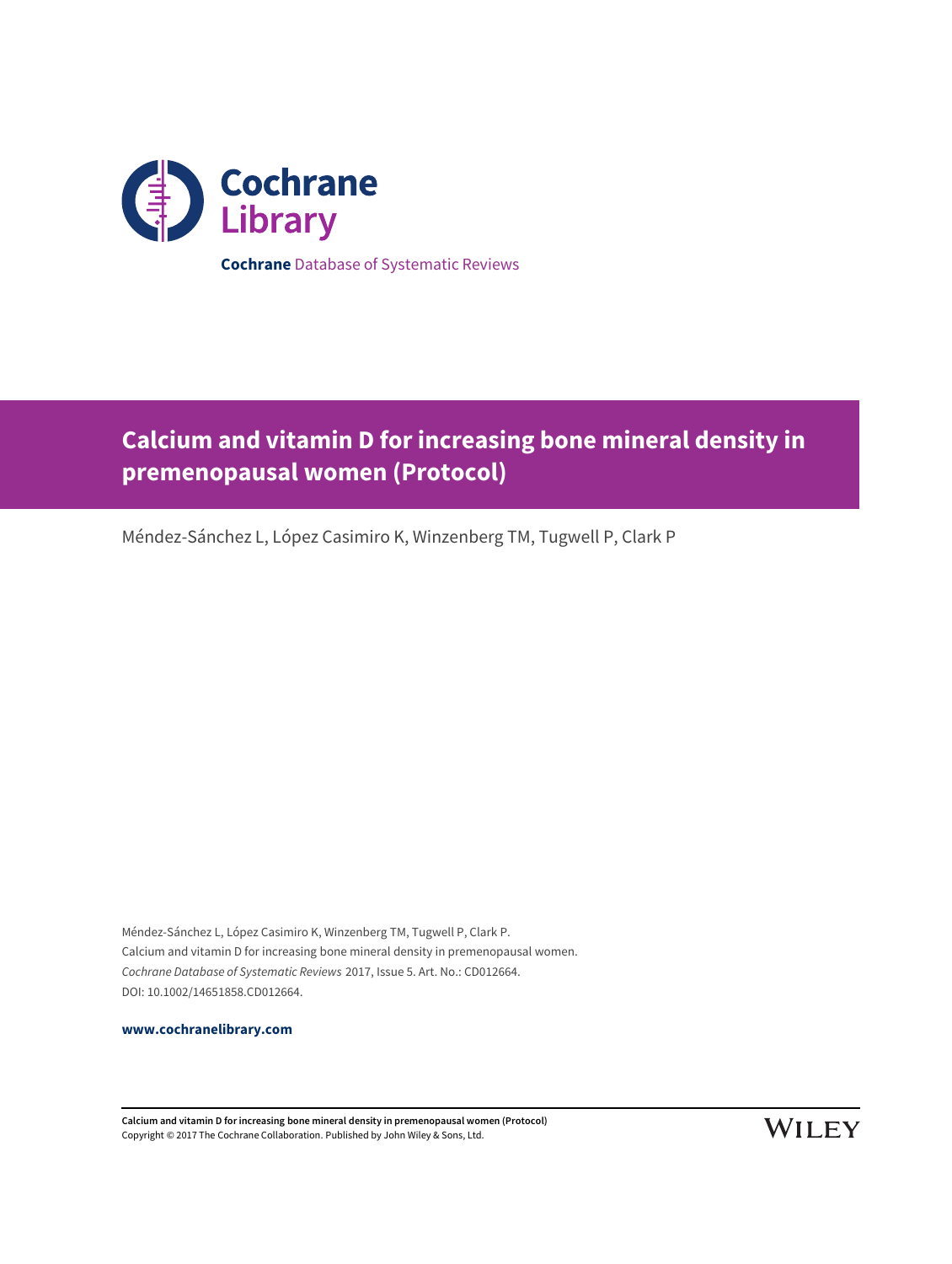# **TABLE OF CONTENTS**

| $\sim$ 1                                                                                                                                                                                                                       |                |
|--------------------------------------------------------------------------------------------------------------------------------------------------------------------------------------------------------------------------------|----------------|
| $\overline{\phantom{a}3}$                                                                                                                                                                                                      |                |
|                                                                                                                                                                                                                                | $\overline{3}$ |
|                                                                                                                                                                                                                                | $\overline{7}$ |
|                                                                                                                                                                                                                                | - 8            |
| $\overline{9}$                                                                                                                                                                                                                 |                |
| CONTRIBUTIONS OF AUTHORS (experience of the contract of the contract of the contract of the contract of the contract of the contract of the contract of the contract of the contract of the contract of the contract of the co | 10             |
| 11                                                                                                                                                                                                                             |                |
|                                                                                                                                                                                                                                |                |
|                                                                                                                                                                                                                                |                |

**Calcium and vitamin D for increasing bone mineral density in premenopausal women (Protocol) i Copyright © 2017 The Cochrane Collaboration. Published by John Wiley & Sons, Ltd.**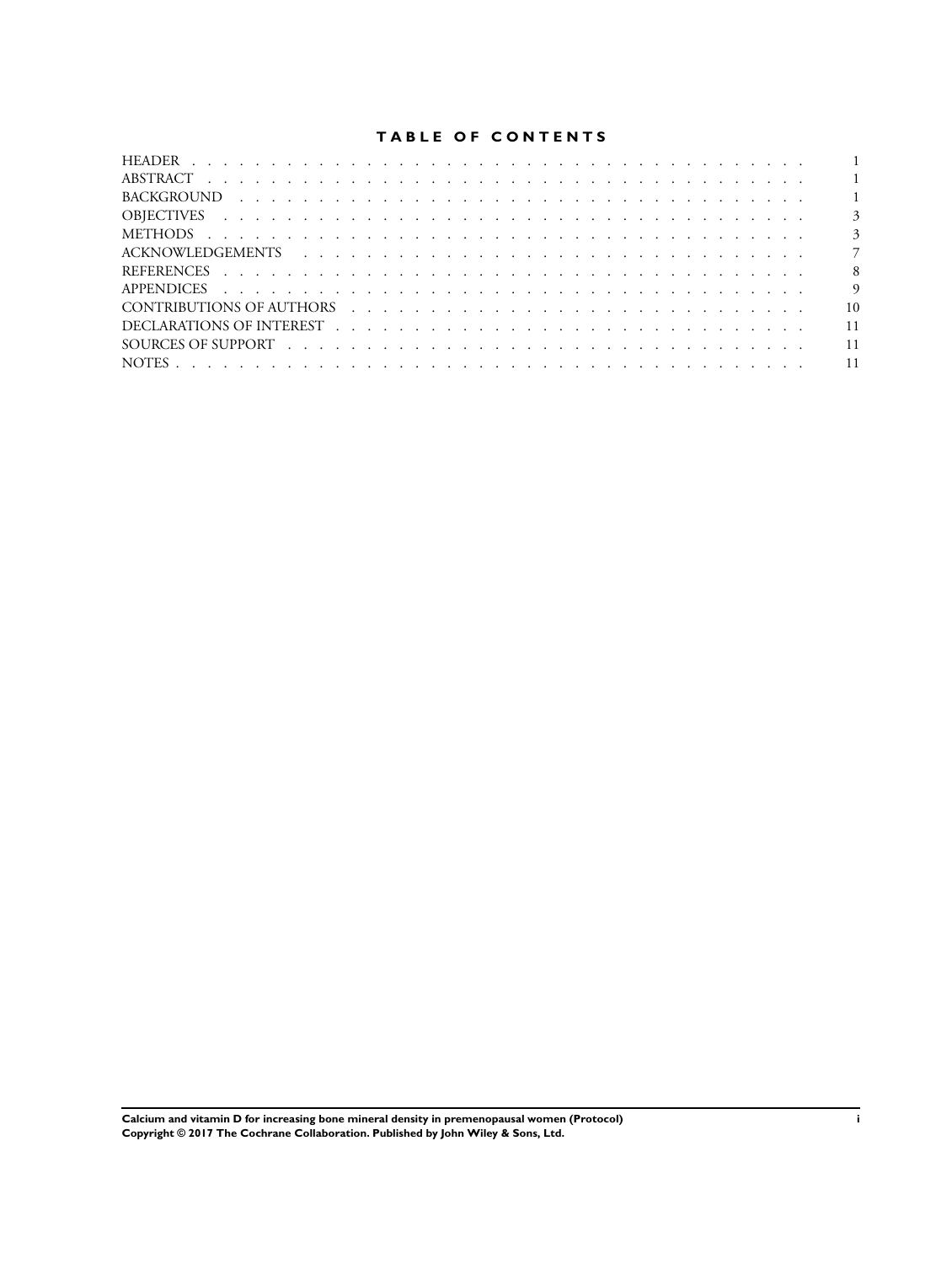<span id="page-2-0"></span>**[Intervention Protocol]**

# **Calcium and vitamin D for increasing bone mineral density in premenopausal women**

Lucía Méndez-Sánchez<sup>1</sup>, Karen López Casimiro<sup>1</sup>, Tania M Winzenberg<sup>2</sup>, Peter Tugwell<sup>3</sup>, Patricia Clark<sup>1</sup>

<sup>1</sup>Clinical Epidemiology Unit, Children's Hospital of Mexico Federico Gomez, Mexico City, Mexico. <sup>2</sup>Menzies Institute for Medical Research and Faculty of Health, University of Tasmania, Hobart, Australia. <sup>3</sup>Department of Medicine, Faculty of Medicine, University of Ottawa, Ottawa, Canada

Contact address: Patricia Clark, Clinical Epidemiology Unit, Children's Hospital of Mexico Federico Gomez, Dr. Márquez 162. Col. Doctores, Mexico City, Distrito Federal, 06720, Mexico. [osteoclark@gmail.com](mailto:osteoclark@gmail.com).

**Editorial group:** Cochrane Musculoskeletal Group. **Publication status and date:** New, published in Issue 5, 2017.

**Citation:** Méndez-Sánchez L, López Casimiro K, Winzenberg TM, Tugwell P, Clark P. Calcium and vitamin D for increasing bone mineral density in premenopausal women. *Cochrane Database of Systematic Reviews* 2017, Issue 5. Art. No.: CD012664. DOI: 10.1002/14651858.CD012664.

Copyright © 2017 The Cochrane Collaboration. Published by John Wiley & Sons, Ltd.

# **A B S T R A C T**

This is a protocol for a Cochrane Review (Intervention). The objectives are as follows:

To assess the benefits and harms of calcium and vitamin D supplementation singly or in combination for reducing fractures and increasing bone mineral density in healthy premenopausal women.

# **B A C K G R O U N D**

#### **Description of the condition**

Osteoporosis (OP) is characterized by low bone mineral density (BMD) and impaired quality of bone, and is considered a major public health concern worldwide. The main consequence of low BMD is fragility fractures, mainly at the hip, spine and wrist ([NIH](#page-9-0) [1993](#page-9-0)). BMD in later life is a function of peak bone mass (the maximum bone mass attained in a person's life) and the rate of subsequent bone loss ([Hansen 1991](#page-9-0)). Premenopausal bone mass is as important as bone loss in the postmenopausal period for prediction of fracture. Fragility fractures may lead to excess mortality, morbidity, low quality of life, and chronic pain [\(Borgström 2013;](#page-9-0) [Papaioannou 2010\)](#page-9-0).

It is estimated that OP affects about 200 million people worldwide, and 75 million of them are from developed countries (Europe, Japan and USA) [\(Kanis 2007\)](#page-9-0). In the year 2000, 9 million new fragility fractures occurred, including 1.6 million on the hip, 1.7 million in the wrist and1.4 million on the spine [\(Johnell 2004\)](#page-9-0). OP prevention is feasible and should be addressed throughout the life course, improving peak bone mass in childhood and early adult life and reducing age-related bone loss over adult life.

# **Description of the intervention**

Dietary intake and supplementation therapy options for prevention and treatment of osteoporosis include Calcium and vitamin D. There are primarily obtained from two sources: food and supplements. Dairy products are a good source of dietary calcium. Regarding vitamin D, the main source in humans is the synthesis

**Calcium and vitamin D for increasing bone mineral density in premenopausal women (Protocol) 1 Copyright © 2017 The Cochrane Collaboration. Published by John Wiley & Sons, Ltd.**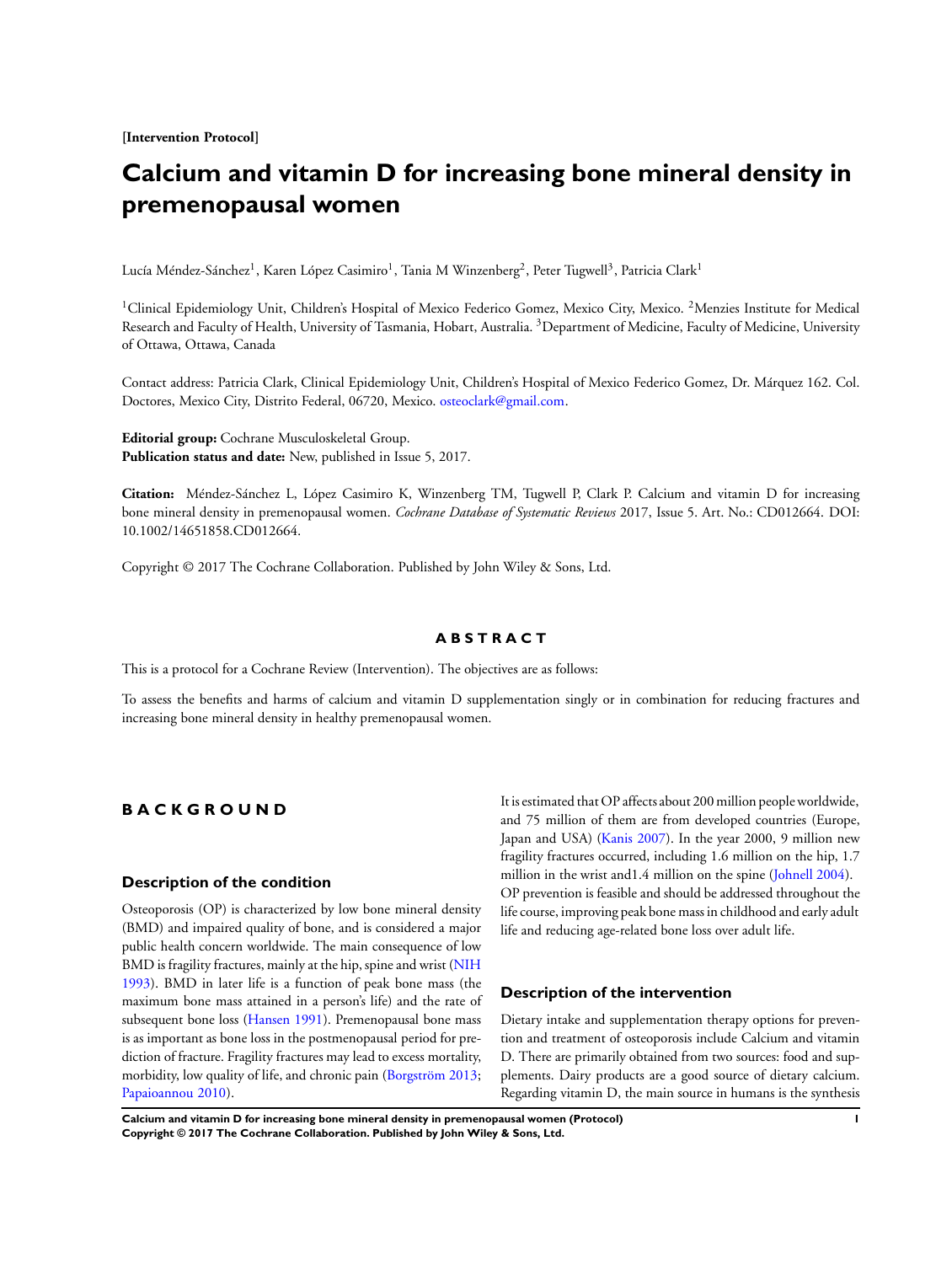in the skin through sun exposure, since vitamin D is only found in small quantities in certain foods. Calcium supplements are most commonly available as calcium citrate or calcium carbonate; vitamin D can be found as ergocalciferol (vitamin  $D_2$ ) and cholecalciferol (vitamin  $D_3$ ). A combination of both nutrients is available in different doses and presentations. Calcium and vitamin D supplements are also prescribed with anti-osteoporotic medications as they are thought to have additive effects. Clinical trials have been conducted in different age groups and populations, in order to assess the efficacy of this strategy.

There are Cochrane systematic reviews and meta-analyses of calcium and vitamin D supplementation for improving bone mineral density in children and postmenopausal women ([Shea 2005;](#page-9-0) [Winzenberg 2006;](#page-9-0) [Winzenberg 2010\)](#page-9-0). Currently, there is no known effect of calcium supplementation on femoral neck or lumbar spine BMD in children, but review authors found a small effect on total body bone mineral content (BMC) and upper limb BMD in this population [\(Winzenberg 2006\)](#page-9-0). However, in their conclusion, the authors stated that the increase in BMD is unlikely to result in a clinically significant decrease in fracture risk ([Winzenberg](#page-9-0) [2006](#page-9-0)). Another review showed that vitamin D supplementation had no effect on BMC, hip BMD and forearm BMD, but there was a trend to a small effect on lumbar spine BMD. The review concluded that these results do not support vitamin D supplementation to improve BMD in healthy children with normal vitamin D levels ([Winzenberg 2010\)](#page-9-0). Studies where the participants had low mean levels of vitamin D saw an effect of supplementation on BMD ([Winzenberg 2010\)](#page-9-0).

The review of calcium supplementation for postmenopausal women showed that calcium had a small effect on BMD when compared to placebo. Calcium reduced rates of bone loss after two or more years of treatment, but there was no effect seen on fracture risk ([Shea 2005](#page-9-0)).

There remains some controversy in this field; [Murad 2011](#page-9-0) argues that a combination of both nutrients have a beneficial role in increasing bone density, muscle strength and a reduction of falls in the elderly. The United States Preventive Services Task Force (USPSTF), however, states that for primary prevention of fractures in postmenopausal women, there is some evidence of increased risk of cardiovascular damage that has led to disagreement about the balance of the benefits and harms of daily supplementation with more than 400 IU of vitamin D and more than 1000 mg of calcium [\(Moyer 2013](#page-9-0)).

In a systematic review [\(Malihi 2016\)](#page-9-0) of the effect of long-term (> 24 weeks) vitamin D supplementation versus placebo, in both healthy and in different patient populations (adults aged over 18 years, men and women), the authors reported increased risks of hypercalcemias (RR = 1.54, 95% confidence interval (CI) 1.09 to 2.18,  $P = 0.01$ ) and hypercalciuria (RR = 1.64, 95% CI 1.6 to 2.53, P = 0.03). However, in that review, the participants included a mix of different populations.

# **How the intervention might work**

Calcium and vitamin D are simple and inexpensive interventions which potentially improve bone health. Calcium is needed for bone formation and is lost from the body (through urine and the renal system) each day, and needs to be replaced. Low serum calcium leads to increased parathyroid hormone (PTH) and increased bone loss. Therefore, maintaining adequate calcium intake is important. Vitamin D is essential for bone health, and its impact on bone health in adults is well accepted ([IOM 2011](#page-9-0)). Vitamin D is integral to calcium homeostasis. It increases intestinal absorption of calcium. Bones are the main store of calcium in the body; as age increases intestinal absorption decreases.

In addition to the direct effects on bone, vitamin D has been associated with muscle strength and prevention of the risk of falls. As vitamin D receptors are found in different tissues, including muscle tissue, their activation leads to muscle protein synthesis. In this way, vitamin D supplements may improve muscle strength, and decrease the risk of falls [\(Bischoff-Ferrari 2009;](#page-9-0) [Gupta 2010](#page-9-0); [Zhu 2010\)](#page-9-0). Authors of a meta-analysis published in 2009 ([Bischoff-Ferrari 2009](#page-9-0)) concluded that daily supplementation with more than 700 IU of vitamin D reduced the risk of falls in people over 65 years old (relative risk 0.81, 95% CI 0.71 to 0.92). This review had some heterogeneity in the studies included in the meta-analysis. However, in a meta-analysis performed by Murad, vitamin D supplementation had no effect on the risk of falls, regardless of dose and type of vitamin D used. Nevertheless, when vitamin D is co-administered with calcium, there is a reduction in the risk of falls in the elderly compared to placebo (odds ratio (OR) 0.83 95%CI 0.72 to 0.93). Heterogeneity was found across the studies despite using a random-effects model and subgroup analysis [\(Murad 2011](#page-9-0)).

Fracture risk is related to bone strength. Bone strength is contributed to by bone quantity (BMD) and bone quality. Bone quality takes into account structural and material properties, which cannot be assessed with BMD. Structural properties include geometry and microarchitecture; material properties are organization and composition of mineral and collagen components. It would be ideal to assess all the components of bone strength in order to have a better prediction of fracture risk. Nevertheless, BMD remains an important clinical measurement [\(Felsenberg 2005\)](#page-9-0).

In addition, increased BMD in the context of other anti-osteoporotic treatments correlate with fracture risk reductions [\(Hochberg 1999](#page-9-0)) and BMD has been used as a surrogate outcome when assessing alternative dosage regimens for bisphosphonate ([Rizzoli 2002](#page-9-0); [Winzenberg 2008\)](#page-9-0). According to the Canadian Agency for Drugs and Technologies in Health (CADTH) report, BMD assessed by dual energy X-ray absorptiometry (DXA) predicts fragility fracture risk with a power of the diagnostic test (expressed as area under the curve (AUC)) from 0.60 to 0.95. An AUC close to 1.0 means a perfect test ([Dunfield 2007](#page-9-0)).

DXA will be the ideal method of measuring BMD and BMC in relevant studies, as it is the reference standard measure that is used

**Calcium and vitamin D for increasing bone mineral density in premenopausal women (Protocol) 2 Copyright © 2017 The Cochrane Collaboration. Published by John Wiley & Sons, Ltd.**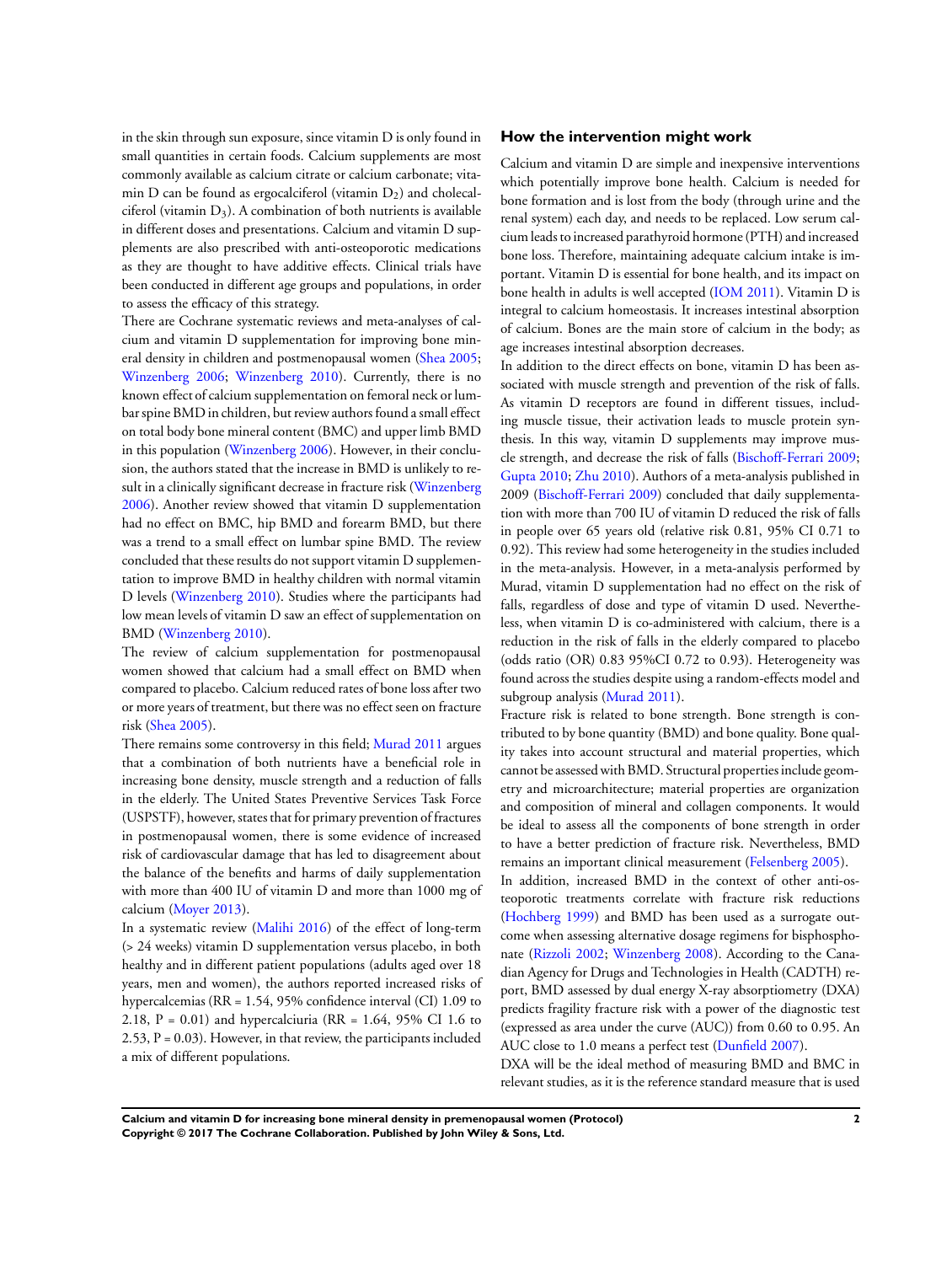to define osteoporosis [\(Lewiecki 2016](#page-9-0)).

### **Why it is important to do this review**

The effect of calcium and vitamin D on BMD and fractures has been studied in children and in postmenopausal women, but less is known about the effects of calcium and vitamin D in premenopausal women. In February 2013, the USPSTF published a systematic review and meta-analysis of the use of calcium and vitamin D supplements to prevent fractures in adults. The USP-STF stated that the evidence at that time was insufficient to assess the benefits and harms for prevention of fractures in premenopausal women [\(Moyer 2013\)](#page-9-0). Osteoporotic fractures are unlikely in this age group (premenopausal women) so other clinical variables should be measured, such as BMD and BMC. Existing systematic reviews have not accounted for more recent studies [\(Moyer 2013](#page-9-0)), and others in process are not yet finished ([USPSTF](#page-9-0) [2016](#page-9-0)). Other Cochrane reviews in this topic area have focused in other populations such children or postmenopausal women [\(Shea](#page-9-0) [2005](#page-9-0); [Winzenberg 2006](#page-9-0); [Winzenberg 2010](#page-9-0)).

An up-to-date review in this area is important because premenopause is a period where peak bone mass can be potentially maintained or even improved to prevent fragility fractures in the future [\(Shea 2005](#page-9-0)). Given that calcium and vitamin D are two important modifiable factors to potentially improve bone density, it is important to determine the benefits and harms of the different doses/combination to maintain or improve BMD and bone quality in premenopausal women.

This review will be conducted according to the guidelines recommended by Cochrane Musculoskeletal ([Ghogomu 2014\)](#page-9-0).

# **O B J E C T I V E S**

To assess the benefits and harms of calcium and vitamin D supplementation singly or in combination for reducing fractures and increasing bone mineral density in healthy premenopausal women.

# **M E T H O D S**

### **Criteria for considering studies for this review**

# **Types of studies**

We will include randomized controlled trials (RCTs). Studies may be reported as full-text or published as abstract only. There will be no language restriction.

### **Types of participants**

We will include trials in healthy premenopausal women aged 18 to 45 (and studies when the menopausal status is not specified but the age is reported), with or without vitamin D deficiency or calcium. Healthy women are defined as women with no known osteoporosis (OP) or osteopenia and without any chronic disease, cardiovascular condition, or autoimmune or inflammatory disease (e.g. rheumatoid arthritis, osteoarthritis, fibromyalgia, multiple sclerosis, systemic lupus erythematosus, diabetes mellitus and asthma).

We will exclude studies in pregnant and lactating women, in participants with coexisting medical conditions and with corticoid steroid-induced or other secondary causes of osteoporosis. When studies include also male participants, we will exclude them if information by sex cannot be extracted separately.

#### **Types of interventions**

We will include trials comparing calcium and vitamin D with placebo, focusing on three comparisons (regardless of type or dose of supplementation).

- 1. Calcium versus placebo.
- 2. Vitamin D versus placebo.
- 3. Calcium + vitamin D versus placebo.

We will conduct other subgroup analyses if needed (i.e. calcium plus vitamin D versus vitamin D alone, or calcium alone). We will exclude trials with a treatment period of less than three months. We will exclude the following cointerventions of specific anti-osteoporosis therapy such as bisphosphonate, hormone replacement therapy, parathyroid hormone, selective estrogenic receptor modulators (SERMs), and strontium ranelate.

### **Types of outcome measures**

# **Major outcomes**

- 1. Total hip BMD.
- 2. Lumbar spine BMD.
- 3. Quality of life.
- 4. Vertebral fractures.
- 5. Non-vertebral fractures.
- 6. Withdrawals due to adverse events.
- 7. Serious adverse events (i.e., hospitalizations, or those resulting in disability or death).

#### **Minor outcomes**

1. We will collect data about all adverse events and all harm reported.

**Calcium and vitamin D for increasing bone mineral density in premenopausal women (Protocol) 3 Copyright © 2017 The Cochrane Collaboration. Published by John Wiley & Sons, Ltd.**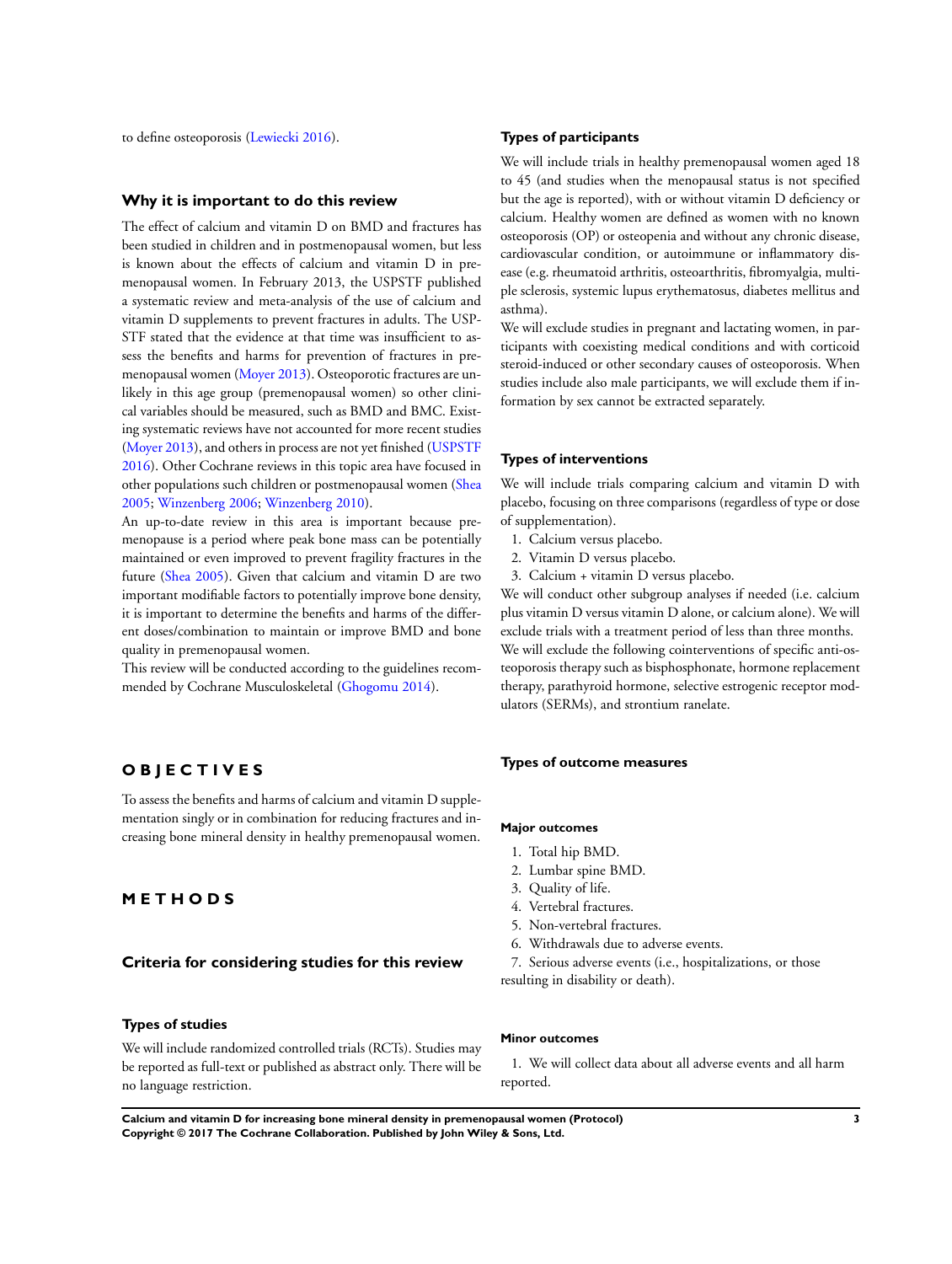# **Search methods for identification of studies**

# **Electronic searches**

We will design a search strategy for the following databases.

- Cochrane Library via Wiley including CENTRAL, and
- Database of Reviews of Effects (DARE).
	- MEDLINE via Ovid (1946 to present).
	- Embase via Ovid (1947 to present).

The electronic search strategy for MEDLINE is outlined in [Appendix 1.](#page-11-0) We will adapt this search strategy for use with other databases. We used the 'sensitivity and precision maximising version' filter designed to identify clinical trials described by [Lefebvre](https://archie.cochrane.org/sections/documents/view?document=15877869762794661163120123191020%26format=REVMAN#REF-Lefebvre-2009) [2009](https://archie.cochrane.org/sections/documents/view?document=15877869762794661163120123191020%26format=REVMAN#REF-Lefebvre-2009).

For assessments of adverse effects, we will search the web sites of the regulatory agencies US Food and Drug Administration-MedWatch (www.fda.gov/Safety/MedWatch/default.htm), European Medicines Evaluation Agency (www.emea.europa.eu), Australian Adverse Drug Reactions Bulletin (www.tga.gov.au/adr/ aadrb.htm), and UK Medicines and Healthcare products Regulatory Agency (MHRA) pharmacovigilance and drug safety updates (www.mhra.gov.uk).

We will also conduct a search of *[clinicaltrials.gov](https://clinicaltrials.gov)* and the WHO trials portal (www.who.int/ictrp/en/).

We will search all databases from their inception to the present, and we will impose no restriction on language of publication.

# **Searching other resources**

#### **Unpublished results**

We will search clinical trial registries for unpublished data. To obtain further information, we will contact the authors of studies on clinical registers or with results given only in graphic format or reported only as abstracts. If data are not available after contacting authors, the study will be described in the evidence table, but we will not include it in the meta-analysis.

#### **Reference list scanning**

We will search the reference lists of other reviews that are related in terms of the interventions and outcomes, and also search the reference lists of the included studies of this review.

#### **Handsearching**

We will handsearch conference abstract issues of key journals (Osteoporosis International, Journal of Bone and Mineral Research, Calcified Tissue International, Journal of Clinical Endocrinology and Metabolism, American Journal of Clinical Nutrition, European Journal of Clinical Nutrition, Journal of Nutrition, British Journal of Nutrition) for the past two years, to identify recent trials that have not yet been published in full.

We will search for errata or retractions from included studies published in full text on PubMed (www.ncbi.nlm.nih.gov/pubmed) and report the date this was done within the review.

# **Data collection and analysis**

### **Selection of studies**

Two review authors (LM-S and PC) will independently screen titles and abstracts of all of the potentially relevant studies we identify as a result of the search, and code them as 'retrieve' (eligible or potentially eligible/unclear) or 'do not retrieve'. We will retrieve the full-text study reports/publication and two review authors (LM-S and PC) will screen the full text and identify studies for inclusion, and identify and record reasons for exclusion of the ineligible studies. We will resolve any disagreement through discussion or, if required, we will consult a third person (TW). We will identify and exclude duplicates and collate multiple reports of the same study so that each study, rather than each report, is the unit of interest in the review. We will record the selection process in sufficient detail to complete a PRISMA flow diagram (prismastatement.org/PRISMAStatement/Default.aspx) and 'Characteristics of excluded studies' table.

### **Data extraction and management**

We will use a data collection form for study characteristics and outcome data, which has been piloted on at least one study in the review. One review author (LM-S) will extract study characteristics from included studies. A second review author (PC) will spotcheck study characteristics for accuracy against the trial report. We will extract the following study characteristics.

1. Methods: study design, total duration of study, details of any 'run-in' period, number of study centres and location (country), study setting, withdrawals, and date of study.

2. Participants: sample size, mean age, age range, sex, ethnicity, baseline BMD, vitamin D status (if available), calcium and vitamin D intake (if available) and baseline data; inclusion criteria, and exclusion criteria.

3. Interventions: types of interventions (calcium alone, vitamin D alone or calcium plus vitamin D); comparison (versus placebo, or one of the interventions alone). If data are available we will report other alternative comparisons (i.e. calcium plus vitamin D versus vitamin D alone, or calcium alone). We will report dosage or type of vitamin D used (ergocalciferol or cholecalciferol), dosage and type of calcium supplement given, supplementation period and concomitant medications. We will exclude comparisons with other interventions, but we will report the type of comparisons found.

**Calcium and vitamin D for increasing bone mineral density in premenopausal women (Protocol) 4 Copyright © 2017 The Cochrane Collaboration. Published by John Wiley & Sons, Ltd.**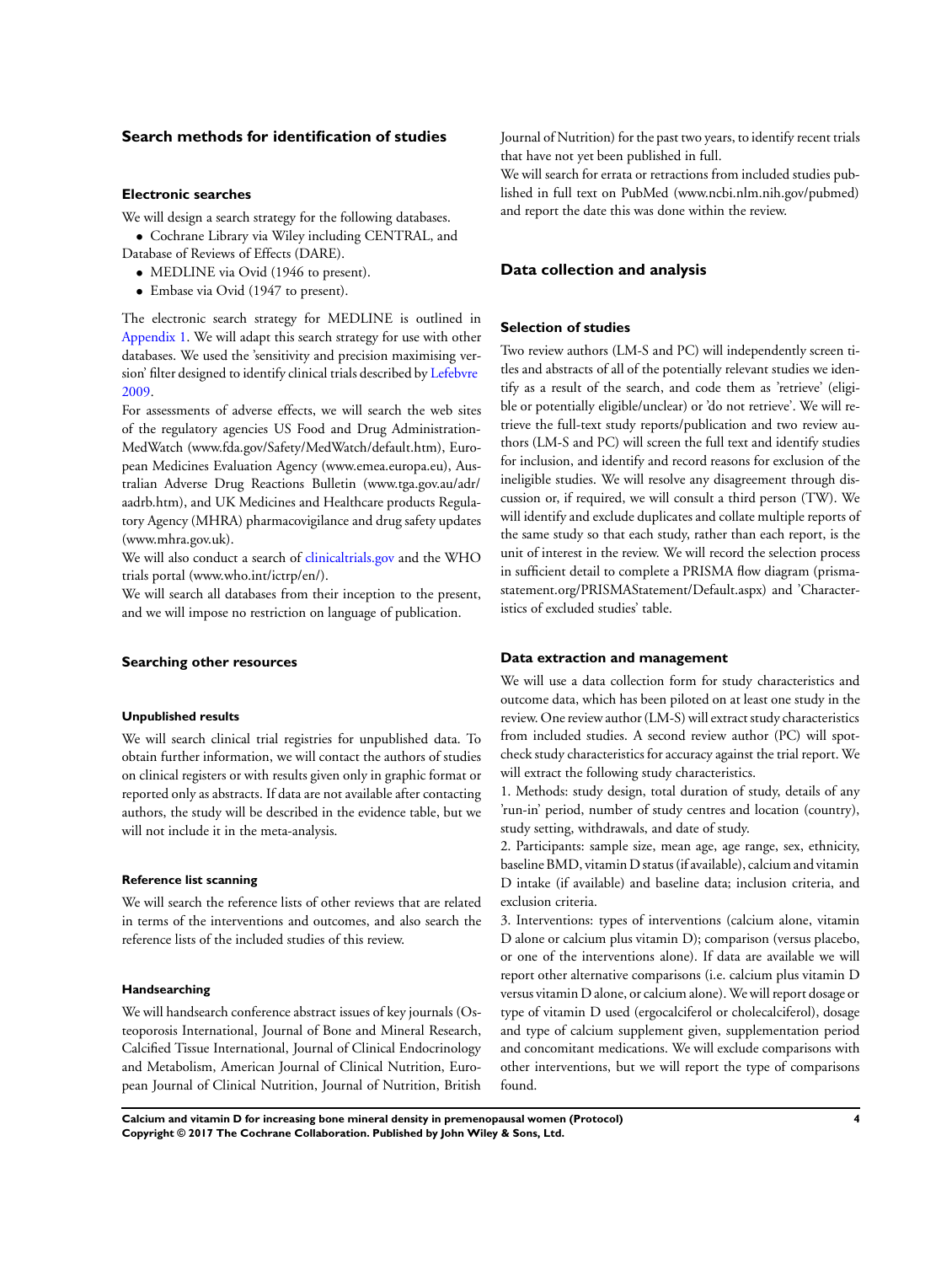4. Outcomes: in all cases, we will extract both final and change from baseline values, but only the final value will be used. If data are analysed based on an intention-to-treat (ITT) or per-protocol (PP) sample, only the PP values will be used in the final analysis. For dichotomous outcomes we will extract the number of events and number of participants per treatment group. For fractures and adverse events, we will extract data on both the number of events and the number of participants sustaining at least one event (for the analysis we will use the final value).

For continuous outcomes we will extract data as follows.

• Change in BMD: at the total hip and lumbar spine; we will extract means and standard deviations of the percentage of change and the number of participants per treatment group (for the analysis we will use the final change data per treatment group).

• Quality of life: we will extract means and standard deviations and number of participants in each treatment group in units expressed by the specific scale (we will use the final change data).

Only crude results will be extracted, not adjusted results. If multiple time points are reported, the information on all time points will be extracted. We will analyse the effect by short-term supplementation (< 12 months) and long-term supplementation  $(≥ 12$  months), for pooling in a meta-analysis.

When hip and vertebral data are available we will conduct analyses separately by intervention, population and dosage, type of vitamin D used (ergocalciferol or cholecalciferol) and type of calcium supplement given.

5. Characteristics of the design of the trial as outlined below in the [Assessment of risk of bias in included studies](#page-2-0) section. We will note in the 'Characteristics of included studies' table if outcome data were not reported in a usable way and when data were transformed or estimated from a graph.

6. Notes: The trial funding and conflicts of interest of the trial will be described.

We will resolve disagreements by consensus or by involving a third person (PT). One review author (LM-S) will transfer data into the Review Manager [\(Review Manager 2014\)](#page-9-0) file. We will double-check that data are entered correctly by comparing the data presented in the systematic review with the study reports.

We will use specific software [\(Plot Digitizer 2016\)](#page-9-0) to extract data from graphs or figures. These data will also be extracted in duplicate.

# **Assessment of risk of bias in included studies**

Two review authors (LM-S and PC) will independently assess the risk of biasfor each study using the criteria outlined in the*Cochrane Handbook for Systematic Reviews of Interventions* [\(Higgins 2011](#page-9-0)). Disagreements will be resolved by discussion or by involving another author (PT). We will assess the risk of bias according to the following domains.

- 1. Random sequence generation (selection bias).
- 2. Allocation concealment (selection bias).
- 3. Blinding of participants and personnel (performance bias).
- 4. Blinding of outcome assessment (detection bias).
- 5. Incomplete outcome data (attrition bias).
- 6. Selective outcome reporting (reporting bias).

We will grade each potential source of bias as high, low or unclear risk, and provide a quote from the study report together with a justification for our judgment in the 'Risk of bias' table. We will summarize the 'Risk of bias' judgments across different studies for each of the domains listed. As well, we will consider the impact of missing data on key outcomes.

In the case of a lack of important study information, we will contact authors to obtain the information needed, using open-ended questions. Where the information on risk of bias comes from unpublished data or correspondence with trial lists, we will note this in the 'Risk of bias' table.

When considering treatment effects, we will take into account the risk of bias for the studies that contribute to that outcome.

We will present the figures generated by the 'Risk of bias' tool to provide summary assessments of the risk of bias.

# **Assesment of bias in conducting the systematic review**

We will conduct the review according to this published protocol and report any deviations from it in the 'Differences between protocol and review' section of the systematic review.

#### **Measures of treatment effect**

We will analyse dichotomous data as risk ratios or Peto odds ratios when the outcome is a rare event (approximately less than 10%), and use 95% confidence intervals (CIs). Continuous data will be analysed as mean difference (MD) or standardized mean difference (SMD), depending on whether the same scale is used to measure an outcome, and 95% CIs. We will enter data presented as a scale with a consistent direction of effect across studies.

When different scales are used to measure the same conceptual outcome (e.g. quality of life), SMDs will be calculated instead, with corresponding 95% CIs. SMDs will be back-translated to a typical scale (e.g. 0 to 10 for quality of life) by multiplying the SMD by a typical among-person standard deviation (e.g. the standard deviation of one instrument validated from the scale most used in the trials (Health Assessment Quality, SF-36, etc.)) as per chapter 12 of the*Cochrane Handbook* [\(Schünemann 2011](#page-9-0))

In the 'Effects of interventions' results section and the 'Comments' column of the 'Summary of findings' table, we will provide the absolute per cent difference, the relative per cent change from baseline, and the number needed to treat for an additional beneficial (NNTB) or harmful (NNTH) outcome. The NNT will be provided only when the outcome shows a statistically significant difference.

**Calcium and vitamin D for increasing bone mineral density in premenopausal women (Protocol) 5 Copyright © 2017 The Cochrane Collaboration. Published by John Wiley & Sons, Ltd.**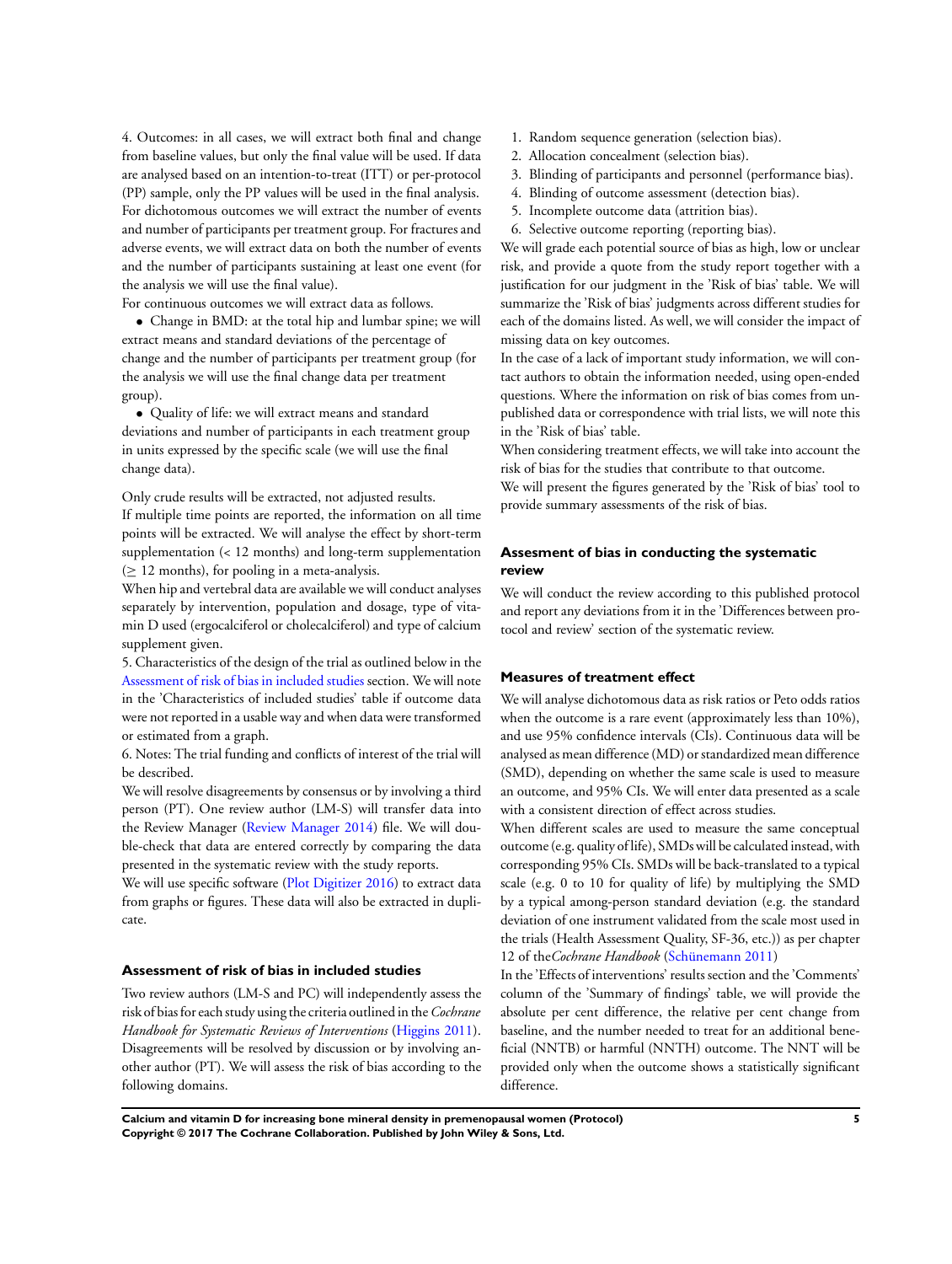For dichotomous outcomes, the NNTB will be calculated from the control group event rate and the relative risk using the Visual Rx NNT calculator ([Cates 2008\)](#page-9-0). The NNTB for continuous measures will be calculated using the Wells calculator.

For dichotomous outcomes, the absolute risk difference will be calculated using the risk difference statistic in RevMan software [\(Review Manager 2014\)](#page-9-0), and the result expressed as a percentage. The relative per cent change will be calculated as the risk ratio - 1 and expressed as a percentage.

For continuous outcomes, the absolute benefit will be calculated as the improvement in the intervention group minus the improvement in the control group, in the original units expressed as a percentage.

### **Unit of analysis issues**

Where multiple trial arms are reported in a single trial, we will include only the relevant arms. If two comparisons (e.g. calcium versus placebo and vitamin D versus placebo) are combined in the same meta-analysis, we will halve the control group to avoid double-counting. If the same comparisons (e.g. vitamin D versus different dosages of vitamin D) are combined in the same metaanalysis, we will separate by dose and comparison group. For the meta-analysis we will follow the procedures recommended in the *Cochrane Handbook for Systematic Reviews of Interventions* ([Deeks](#page-9-0) [2011](#page-9-0)).

### **Dealing with missing data**

We will contact investigators or study sponsors in order to verify key study characteristics and obtain missing numerical outcome data when possible (e.g. when a study is identified as abstract only, when data are not available for all participants or the data are in a graphical analysis or adjusted). When this is not possible, and the missing data are thought to introduce serious bias, we will explore the impact of including such studies in the overall assessment of results by conducting a sensitivity analysis. Any assumptions and imputations to handle missing data will be clearly described and the effect of imputation will be explored by sensitivity analyses.

For dichotomous outcomes (e.g. number of withdrawals due to adverse events), the withdrawal rate will be calculated using the number of patients randomised in the group as the denominator. For continuous outcomes (e.g. mean change in BMD), we will calculate the MD or SMD based on the number of patients analysed at that time point. If the number of patients analysed is not presented for each time point, the number of randomised patients in each group at baseline will be used.

Where feasible, we will compute missing standard deviations from other statistics such as standard errors, CIs or P values, according to the methods recommended in the *Cochrane Handbook for Systematic Reviews of Interventions* [\(Higgins 2011b](#page-9-0)). If standard deviations cannot be calculated, we will impute them (e.g. from other studies in the meta-analysis).

### **Assessment of heterogeneity**

Clinical and methodological diversity will be assessed in terms of participants, interventions, outcomes and study characteristics for the included studies to determine whether a meta-analysis is appropriate. This will be conducted by observing these data from the data extraction tables. Statistical heterogeneity will be assessed using the I² and Chi² statistical tests.

As recommended in the*Cochrane Handbook* ([Deeks 2011\)](#page-9-0), the interpretation of an I² value of 0% to 40% might 'not be important'; 30% to 60% may represent 'moderate' heterogeneity; 50% to 90% may represent 'substantial' heterogeneity; and 75% to 100% represents 'considerable' heterogeneity. As noted in the *Cochrane Handbook*, we will keep in mind that the importance of  $I<sup>2</sup>$  depends on: (i) magnitude and direction of effects; and (ii) strength of evidence for heterogeneity. The Chi<sup>2</sup> test will be interpreted where a P value  $\leq 0.10$  indicates evidence of statistical heterogeneity.

If we identify substantial heterogeneity we will report it and investigate possible causes by following the recommendations in section 9.6 of the *Cochrane Handbook* [\(Deeks 2011\)](#page-9-0).

# **Assessment of reporting biases**

We will create and examine a funnel plot to explore possible small study biases. In interpreting funnel plots, we will examine the different possible reasons for funnel plot asymmetry as outlined in section 10.4 of the *Cochrane Handbook* and relate this to the results of the review. If we are able to pool more than 10 trials, we will undertake formal statistical tests to investigate funnel plot asymmetry, and will follow the recommendations in section 10.4 of the *Handbook* ([Sterne 2011\)](#page-9-0).

To assess outcome reporting bias, we will check trial protocols against published reports. For studies published after 1 July 2005, we will screen the Clinical Trial Register at the International Clinical Trials Registry Platform of the World Health Organisation (apps.who.int/trialssearch) for the a priori trial protocol. We will evaluate whether selective reporting of outcomes is present.

# **Data synthesis**

We will undertake meta-analyses only where this is meaningful, i.e. if the treatments, participants and the underlying clinical question are similar enough for pooling to make sense.

We will use a random-effects model and perform a sensitivity analysis with a fixed-effect model.

The primary analysis for our reviews for self-reported outcomes (e.g. quality of life) will be restricted to trials at low risk of detection and selection bias.

# **'Summary of findings' tables**

We will create a 'Summary of findings' table using the following outcomes.

**Calcium and vitamin D for increasing bone mineral density in premenopausal women (Protocol) 6 Copyright © 2017 The Cochrane Collaboration. Published by John Wiley & Sons, Ltd.**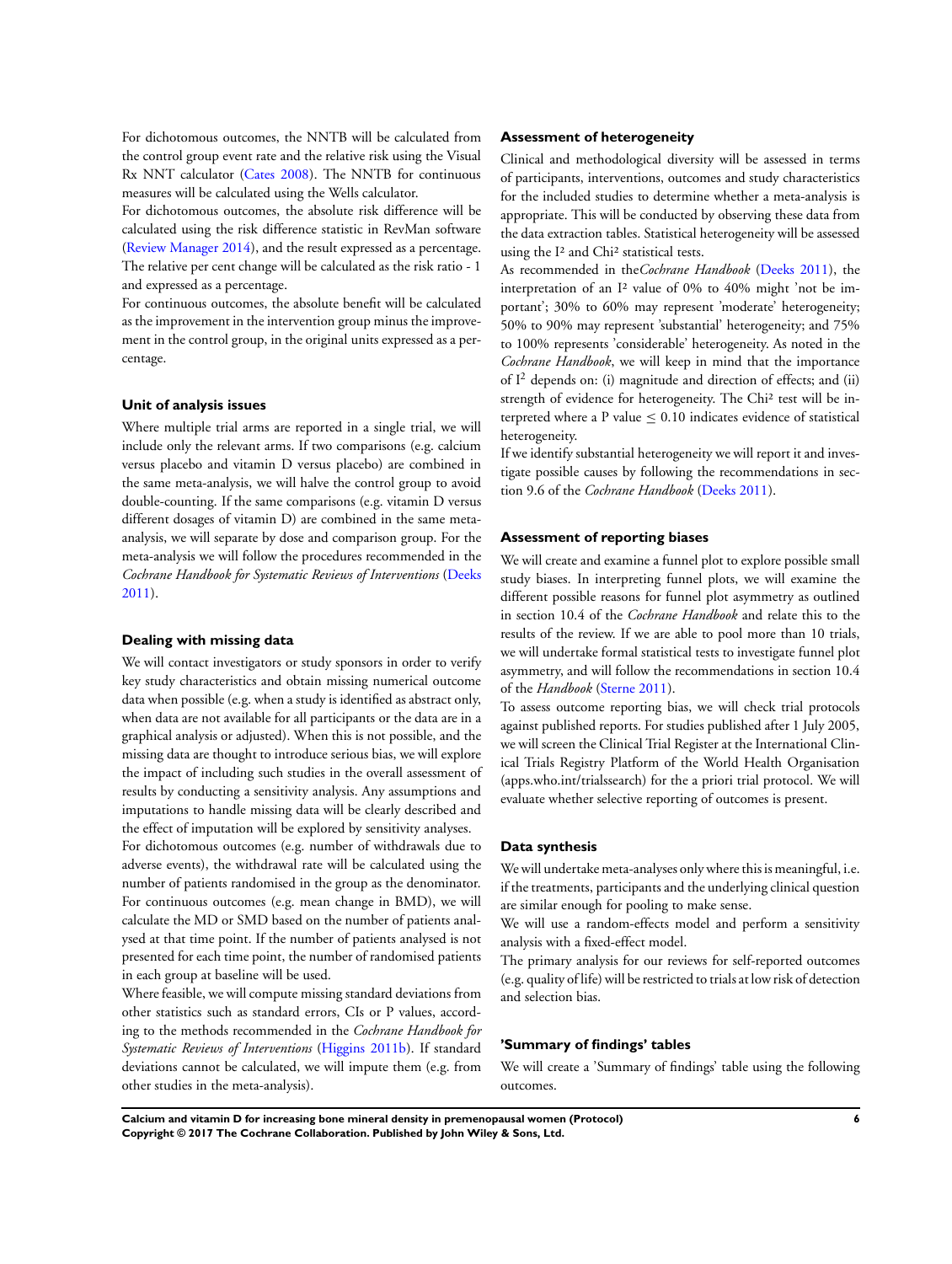### **Major outcomes**

- 1. Total hip BMD.
- 2. Lumbar spine BMD.
- 3. Quality of life.
- 4. Vertebral fractures.
- 5. Non-vertebral fractures.
- 6. Withdrawals due to adverse events.

7. Serious adverse events (i.e., hospitalizations, or those resulting in disability or death).

# **Minor outcomes**

1. We will collect data about all adverse events and all harm reported.

Two people (LM-S and PC) will independently assess the quality of the evidence. We will use the five GRADE considerations (study limitations, consistency of effect, imprecision, indirectness and publication bias) to assess the quality of a body of evidence as it relates to the studies which contribute data to the meta-analyses for the prespecified outcomes, and report the quality of evidence as high, moderate, low, or very low. We will consider the following criteria for upgrading the quality of evidence, if appropriate: large effect, dose-response gradient, and plausible confounding effect. We will use methods and recommendations described in sections 8.5 and 8.7, and chapters 11 and 12, of the *Cochrane Handbook for Systematic Reviews of Interventions* ([Higgins 2011;](#page-9-0) [Schünemann](#page-9-0) [2011](#page-9-0)). We will use GRADEpro software to prepare the 'Summary of findings' tables [\(GRADEpro GDT 2016](#page-9-0)). We will justify all decisions to down- or up-grade the quality of studies using footnotes and we will make comments to aid the reader's understanding of the review where necessary. We will provide the NNTB or NNTH, and absolute and relative per cent change in the Comments column of the 'Summary of findings' table, as described in the [Measures of treatment effect](#page-2-0) section.

### **Subgroup analysis and investigation of heterogeneity**

We will plan to carry out the following subgroup analyses for all major outcomes.

1. Dosage groups according to the results reported. We will follow the recommended dosages given by the Institute of Medicine ( [IOM 2011\)](#page-9-0).

Vitamin D:

- $\bullet$  < 600 IU
- $\bullet$  > 600 IU

Calcium:

- $\bullet \leq 1000$ mg
- $\bullet$  > 1000 mg

2. Types of interventions

- Calcium versus placebo
- Vitamin D versus placebo
- Calcium plus vitamin D versus placebo
- 3. Supplementation time
	- Short term < 12 months
	- Long term  $\geq 12$  months

4. Baseline vitamin D levels and baseline dietary calcium intake (if these are available), following the values established by the Institute of Medicine [\(IOM 2011\)](#page-9-0).

- Sufficiency  $> 30$  ng/ml
- Insufficiency 11 to 29 ng/ml
- Deficiency <10 ng/ml

We will use the formal test for subgroup interactions in Review Manager [\(Review Manager 2014\)](#page-9-0) and will use caution in the interpretation of subgroup analyses as advised in section 9.6 of the *Handbook* [\(Deeks 2011\)](#page-9-0). The magnitude of the effects we will be compared between the subgroups by means of assessing the overlap of the confidence intervals (CIs) of the summary estimated. Non-overlap of the CIs indicates statistical significance.

### **Sensitivity analysis**

We plan to carry out the following sensitivity analyses to investigate the robustness of the treatment effects.

1. We plan to carry out a sensitivity analysis to investigate the robustness of the treatment effects, by omitting trials where unpublished data and/or data imputed from figures or from other studies were used.

# **A C K N O W L E D G E M E N T S**

Lucia Méndez-Sánchez (LM-S) is grateful for her training in Systematic Reviews at the University of Ottawa and to the Ph.D. Program in Health Sciences from the Universidad Nacional Autonoma de Mexico (UNAM) with the support of the Consejo Nacional de Ciencia y Tecnología (CONACyT) as a Ph.D. student.

Special thanks to Gabriela Chico, for contributing to the registration of the review.

Special thanks to Drs Lara Maxwell and Jordi Pardo Pardo, for their contribution and comments to this protocol.

**Calcium and vitamin D for increasing bone mineral density in premenopausal women (Protocol) 7 Copyright © 2017 The Cochrane Collaboration. Published by John Wiley & Sons, Ltd.**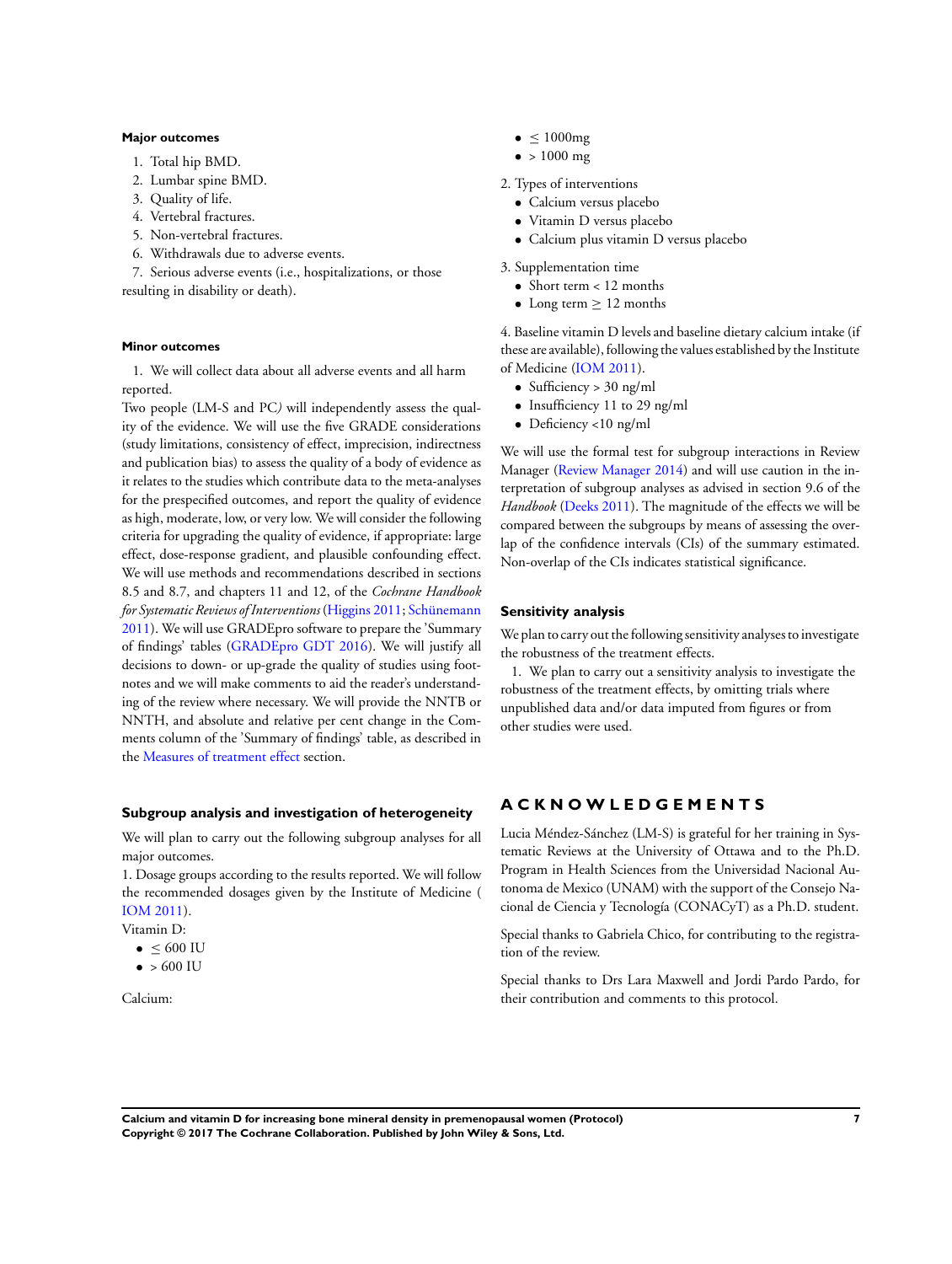# <span id="page-9-0"></span>**Additional references**

### **Bischoff-Ferrari 2009**

Bischoff-Ferrari HA, Dawson-Hughes B, Staehelin HB, Orav JE, Stuck AE, Theiler R, et al. Fall prevention with supplemental and active forms of vitamin D: a meta-analysis of randomised controlled trials. *BMJ* 2009;**339**:1–11. [DOI: 10.1136/bmj.b3692]

# **Borgström 2013**

Borgström F, Lekander I, Ivergård M, Ström O, Svedbom A, Alekna V. The International Costs and Utilities Related to Osteoporotic Fractures Study (ICUROS)--quality of life during the first 4 months after fracture. *Osteoporosis International* 2013;**24**(3):811–23.

### **Cates 2008 [Computer program]**

Cates C. Visual Rx. Version 3. www.nntonline.net, 2008.

#### **Deeks 2011**

Deeks JJ, Higgins JPT, Altman DG. Chapter 9: Analysing data and undertaking meta-analyses. In: Higgins JP, Green S, editor(s). Cochrane Handbook for Systematic Reviews of Interventions Version 5.1.0 (updated March 2011). The Cochrane Collaboration, 2011.. The Cochrane Collaboration., Available from handbook.cochrane.org.

#### **Dunfield 2007**

Dunfield L, Mierzwinski-Urban M, Hodgson A, Banks R. Diagnostic performance and cost effectiveness of technologies to measure bone mineral density in postmenopausal women. [Technology report number 94] Ottawa: Canadian Agency for Drugs and Technologies in Health 2007.

### **Felsenberg 2005**

Felsenberg D, Boonen S. The bone quality framework: determinants of bone strength and their interrelationships, and implications for osteoporosis management. *Clinical Therapeutics* 2005;**27**(1):1–11.

# **Ghogomu 2014**

Ghogomu EA, Maxwell LJ, Buchbinder R, Rader T, Pardo Pardo J, Johnston RV, et al. Updated method guidelines for Cochrane musculoskeletal group systematic reviews and meta-analyses. *Journal of Rheumatology* 2014 Feb;**41**(2): 194–205.

### **GRADEpro GDT 2016 [Computer program]**

GRADE Working Group, McMaster University. GRADEpro GDT. Version accessed 4 November 2016. Hamilton (ON): GRADE Working Group, McMaster University, 2014.

### **Gupta 2010**

Gupta R, Sharma U, Gupta N, Kalaivani M, Singh U, Guleria R. Effect of cholecalciferol and calcium supplementation on muscle strength and energy metabolism in vitamin D deficient Asian Indians: a randomised, controlled trial. *Clinical Endocrinology* 2010;**73**(4):445–51.

#### **Hansen 1991**

Hansen MA, Overgaard K, Riis BJ, Christiansen C. Role of peak bone mass and bone loss in postmenopausal osteoporosis: 12-year study. *BMJ* 1991;**303**:961–4.

# **Higgins 2011**

Higgins JPT, Altman DG, Sterne JAC. Chapter 8: Assessing risk of bias in included studies. In: Higgins JP, Green S, editor(s). Cochrane Handbook for Systematic Reviews of Interventions Version 5.1.0 (updated March 2011). The Cochrane Collaboration, 2011. Available from handbook.cochrane.org. The Cochrane Collaboration.

# **Higgins 2011b**

Higgins JPT, Deeks JJ, Altman DG. Chapter 16: Special topics in statistics. In: Higgins JP, Green S, editor (s). Cochrane Handbook for Systematic Reviews of Interventions Version 5.1.0 (updated March 2011). The Cochrane Collaboration, 2011 Available from handbook.cochrane.org.

#### **Hochberg 1999**

Hochberg MC, Ross PD, Black D, Cummings SR, Genant HK, Nevitt MC, et al. Larger increases in bone mineral density during alendronate therapy are associated with a lower risk of new vertebral fractures in women with postmenopausal osteoporosis. Fracture Intervention Trial Research Group. *Arthritis and Rheumatism* Jun 1999;**42**(6): 1246–54.

#### **IOM 2011**

Institute of Medicine. *Dietary Reference Intakes for Calcium and Vitamin D*. Washington (DC): National Academies Press, 2011. [https://www.ncbi.nlm.nih.gov/books/ NBK56070/]

# **Johnell 2004**

Johnell O, Kanis JA. An estimate of the worldwide prevalence, mortality and disability associated with hip fracture. *Osteoporosis International* 2004;**15**(11):897–902.

#### **Kanis 2007**

Kanis JA, on behalf of the World Health Organization Scientific Group (2007). Assessment of osteoporosis at primary health-care level. Technical Report. World Health Organization Collaborating Centre for Metabolic Bone Diseases, University of Sheffield, UK 2007:337.

#### **Lewiecki 2016**

Lewiecki EM, Binkley N, Morgan SL, Shuhart CR, Camargos BM, Carey JJ, et al. Best practices for dualenergy X-ray absorptiometry measurement and reporting: International Society for Clinical Densitometry Guidance. *Journal of Clinical Densitometry* 2016;**19**(2):127–40. [PUBMED: 27020004]

### **Malihi 2016**

Malihi Z, Wu Z, Stewart AW, Lawes CM, Scragg R. Hypercalcemia, hypercalciuria, and kidney stones in longterm studies of vitamin D supplementation: a systematic review and meta-analysis. *American Journal of Clinical Nutrition* 2016;**104**(4):1034–51.

**Calcium and vitamin D for increasing bone mineral density in premenopausal women (Protocol) 8 Copyright © 2017 The Cochrane Collaboration. Published by John Wiley & Sons, Ltd.**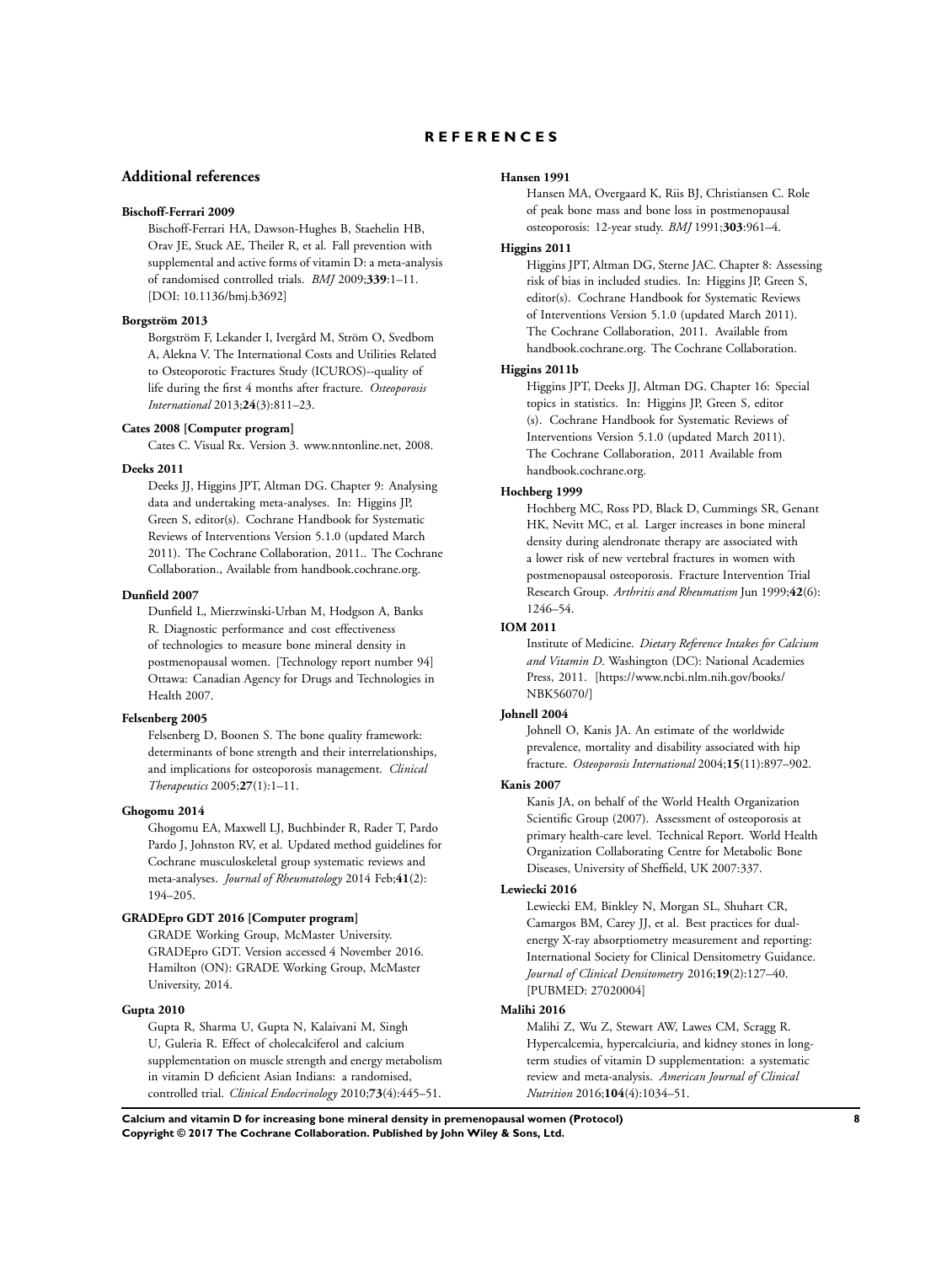### **Moyer 2013**

Moyer VA, on behalf of the U.S. Preventive Services Task Force. Vitamin D and calcium supplementation to prevent fractures in adults: U.S. Preventive Services Task Force recommendation statement. *Annals of Internal Medicine* 2013 May;**158**(9):691–6.

### **Murad 2011**

Murad MH, Elamin KB, Abu-Elnour NO, Elamin MB, Alkatib AA, Fatourechi MM, et al. Clinical review: the effect of vitamin D on falls: a systematic review and metaanalysis. *Journal of Clinical Endocrinology and Metabolism* 2011;**96**(10):2997–3006.

### **NIH 1993**

National Institutes of Health. Consensus development conference: diagnosis, prophylaxis, and treatment of osteoporosis. *Amerian Journal of Medicine* 1993;**94**:646–50.

# **Papaioannou 2010**

Papaioannou A, Morin S, Cheung A, Atkinson S, Brown JP, Feldman S, et al. 2010 clinical practice guidelines for the diagnosis and management of osteoporosis in Canada: summary. *Canadian Medical Association Journal* 2010;**182** (17):1829–30.

### **Plot Digitizer 2016 [Computer program]**

Free Software Foundation. Plot Digitizer [Plot Digitizer]. Version Accessed 14 November 2016. Not available: Free Software Foundation, Created: June 3, 2001; Modified: October 24, 2015. [plotdigitizer.sourceforge.net]

# **Review Manager 2014 [Computer program]**

Nordic Cochrane Centre, The Cochrane Collaboration. Review Manager (RevMan). Version 5.3. Copenhagen: Nordic Cochrane Centre, The Cochrane Collaboration, 2014.

### **Rizzoli 2002**

Rizzoli R. Two-year results of once-weekly administration of alendronate 70 mg for the treatment of postmenopausal osteoporosis. *Journal of Bone and Mineral Research* 2002;**17**  $(11):1988-96.$ 

# **Schünemann 2011**

Schünemann HJ, Oxman AD, Vist GE, Higgins JPT, Deeks JJ, Glasziou P, et al. Chapter 12: Presenting results and 'Summary of findings' tables. In: Higgins JP, Green S, editor(s). Cochrane Handbook for Systematic Reviews of Interventions Version 5.1.0 (updated March 2011). The Cochrane Collaboration, 2011.. The Cochrane Collaboration, Available from handbook.cochrane.org.

#### **Shea 2005**

Shea BJ, Adachi JD, Cranney A, Griffith L, Guyatt G, Hamel C, et al. Calcium supplementation on bone loss in postmenopausal women. *Cochrane Database of Systematic Reviews* 2005, Issue 4. [DOI: 10.1002/ 14651858.CD004526.pub2]

### **Sterne 2011**

Sterne JAC, Egger M, Moher D. Chapter 10: Addressing reporting biases. In: Higgins JP, Green S, editor (s). Cochrane Handbook for Systematic Reviews of Interventions Version 5.1.0 (updated March 2011). The Cochrane Collaboration, 2011.. The Cochrane Collaboration, Available from handbook.cochrane.org.

# **USPSTF 2016**

United States Preventive Services Task Force. Final Research Plan for Vitamin D, Calcium, or Combined Supplementation for the Primary Prevention of Fractures in Adults: Preventive Medication. www.uspreventiveservicestaskforce.org/Page/Document/ final-research-plan/vitamin-d-calcium-or-combinedsupplementation-for-the-primary-prevention-of-fracturesin-adults-preventive-medication (accessed 18 April 2017).

### **Winzenberg 2006**

Winzenberg TM, Shaw KA, Fryer J, Jones G. Calcium supplementation for improving bone mineral density in children. *Cochrane Database of Systematic Reviews* 2006, Issue 2. [DOI: 10.1002/14651858.CD005119.pub2]

### **Winzenberg 2008**

Winzenberg T, Jones G. Chapter 16: Calcium and other nutrients during growth. In: Editors (Wiley-Blackwell, UK) 2013 editor(s). *Primer on the Metabolic Bone Diseases and Disorders of Mineral Metabolism*. 8th Edition. American Society for Bone and Mineral Research, 2008:82–86.

### **Winzenberg 2010**

Winzenberg TM, Powell S, Shaw KA, Jones G. Vitamin D supplementation for improving bone mineral density in children. *Cochrane Database of Systematic Reviews* 2010, Issue 10. [DOI: 10.1002/14651858.CD006944.pub2]

# **Zhu 2010**

Zhu K, Austin N, Devine A, Bruce D, Prince RL. A randomised controlled trial of the effects of vitamin D on muscle strength and mobility in older women with vitamin D insufficiency. *Journal of the American Geriatrics Society* 2010;**58**(11):2063–8.

∗ *Indicates the major publication for the study*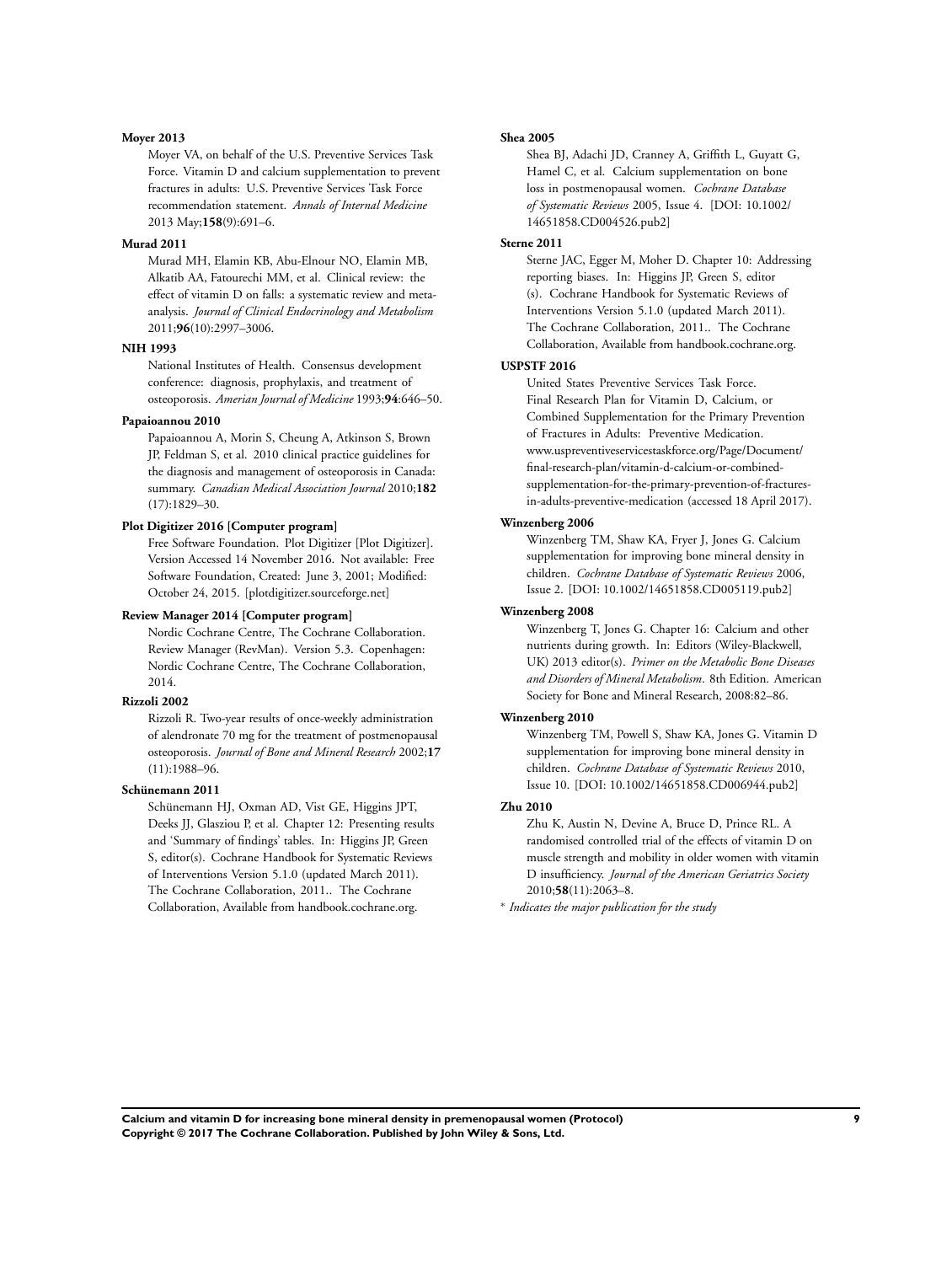# <span id="page-11-0"></span>**A P P E N D I C E S**

# **Appendix 1. MEDLINE search strategy**

Ovid MEDLINE(R) 1946 to present **Strategy:** 1. exp vitamin d/ 2. vitamin d.tw. 3. vitamin d2.tw. 4. vitamin d3.tw. 5. exp Ergocalciferols/ 6. ergocalciferol\$.tw. 7. exp Cholecalciferol/ 8. cholecalciferol.tw. 9. hydroxycholecalciferol.tw. 10. calcitriol.tw. 11. dihydroxyvitamin D3.tw. 12. alphacalcidol.tw. 13. Calcium, Dietary/ or Calcium/ 14. calcium.tw. 15. Calcium carbonate/ 16. Calcium citrate/ 17. or/1-16 18. exp Osteoporosis/ 19. (bone adj3 loss).tw. 20. (bone adj3 mineral).tw. 21. bone mineral densit\$.tw. 22. bmd.tw. 23. bmc.tw. 24. osteop\$.tw. 25. Fractures, Bone/ 26. exp Osteoporotic Fractures/ 27. fractur\$.tw. 28. or/18-27 29. randomized controlled trial.pt. 30. controlled clinical trial.pt. 31. randomized.ab. 32. placebo.ab. 33. clinical trials as topic.sh. 34. randomly.ab. 35. trial.ti. 36. or/29-35 37. exp animals/ not humans.sh. 38. 36 not 37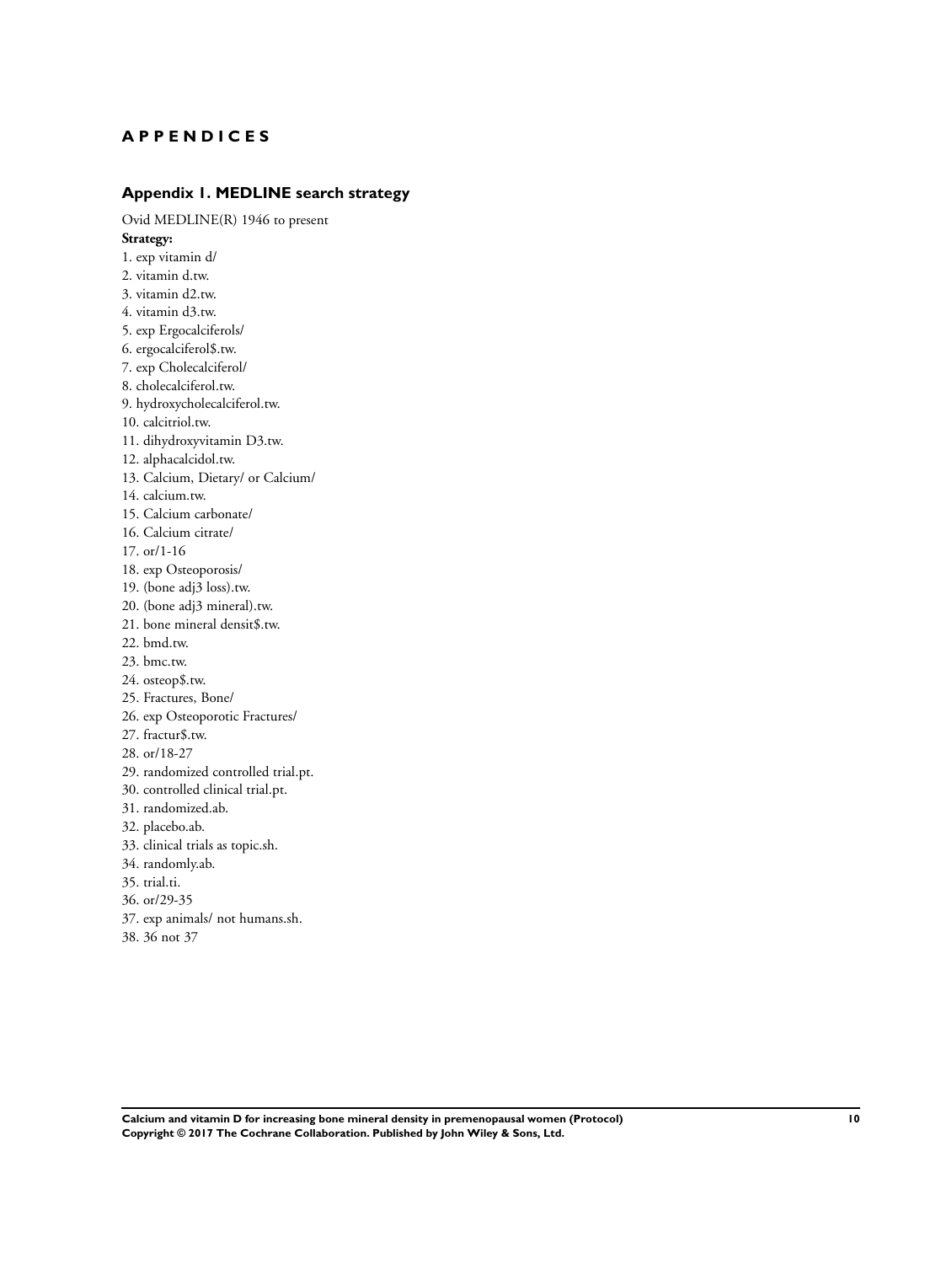# **C O N T R I B U T I O N S O F A U T H O R S**

• Conceiving, designing and coordinating the review: Lucia Méndez-Sánchez (LM-S), Patricia Clark (PC), Tania Winzenberg (TW), Peter Tugwell (PT).

- Designing protocol, search strategies and undertaking searches: LM-S, PC, TW, PT.
- Editor of English language in the protocol: TW.
- Screening search results and retrieved papers against inclusion criteria: LM-S, PC.
- Appraising quality of papers: LM-S, PC.
- Extracting data from papers: LM-S, PC, PT.
- Writing to authors of papers for additional information: LM-S, PC, PT.
- Data management for the review and entering data into RevMan: LM-S, PC, PT.
- Analysis and interpretation of data: LM-S, PC, TW, PT.
- Providing a research perspective: PC, TW, PT.
- Writing the review: LM-S, PC, TW, PT.
- Providing general advice on the review: LM-S, PC, TW, PT.
- Performing previous work that was the foundation of the current review: LM-S, PC, TW, PT.

# **D E C L A R A T I O N S O F I N T E R E S T**

The authors declare no conflict of interest.

# **S O U R C E S O F S U P P O R T**

# **Internal sources**

• National Council of Science and Technology (CONACYT), Mexico. CONACYT funded the training of Lucía Méndez-Sánchez at University of Ottawa

# **External sources**

• No sources of support supplied